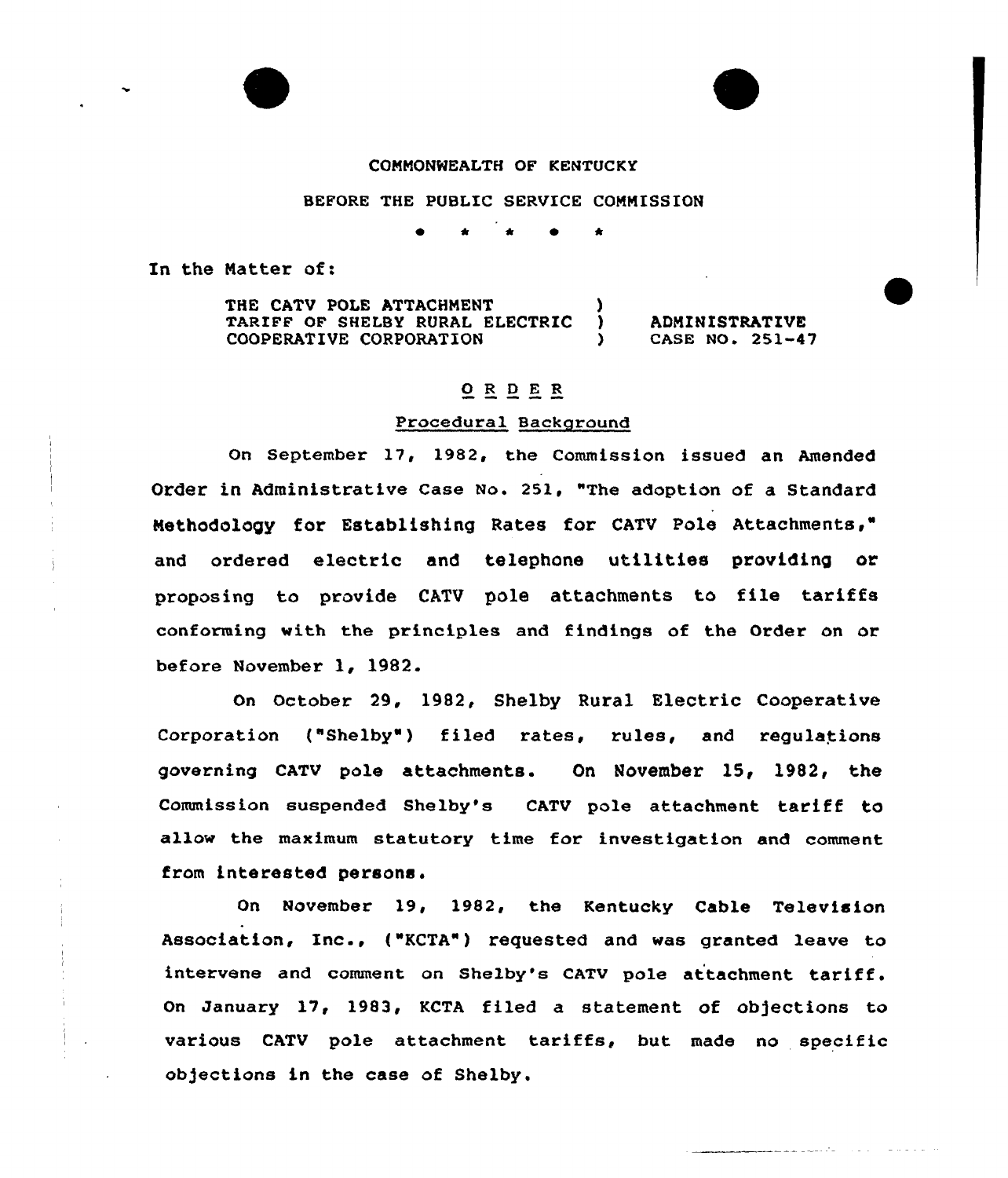The Commission considers the matter of Shelby's CATV pole attachment tariff submitted for final determination.

## Findings

The Commission, having considered the evidence oE record and being advised, is of the opinion and finds that:

1. Shelby's rules and regulations governing CATV pole attachments conform with the principles and findings of the Commission's Amended Order in Administrative Case No. 251, and should be approved, except as follows:

(a) On sheet 19, the late payment provision should be the same as that applied to other commercial classes of service .

tb) On sheet 18, separate fees for grounding attachments should be shown for two-party poles and three-party poles.

2. Shelby's calculation of its annual carrying cost should be modified to exclude interest expense as this is covered by the "cost of money" component.

3. Shelby should be allowed to substitute 1982 Annual Report information to adjust its annual carrying charge, if the information is available and filed with the Commission.

### ORDERS

IT IS THEREFORE ORDERED that Shelby's CATV pole attachment tariff as filed with the Commission on October 29, 1982, be and it hereby is dismissed.

IT IS FURTHER ORDERED that Shelby shall file revised rates, rules, and regulations governing CATV pole attachments with the Commission within 30 days from the date of this Order,

 $\overline{2}$